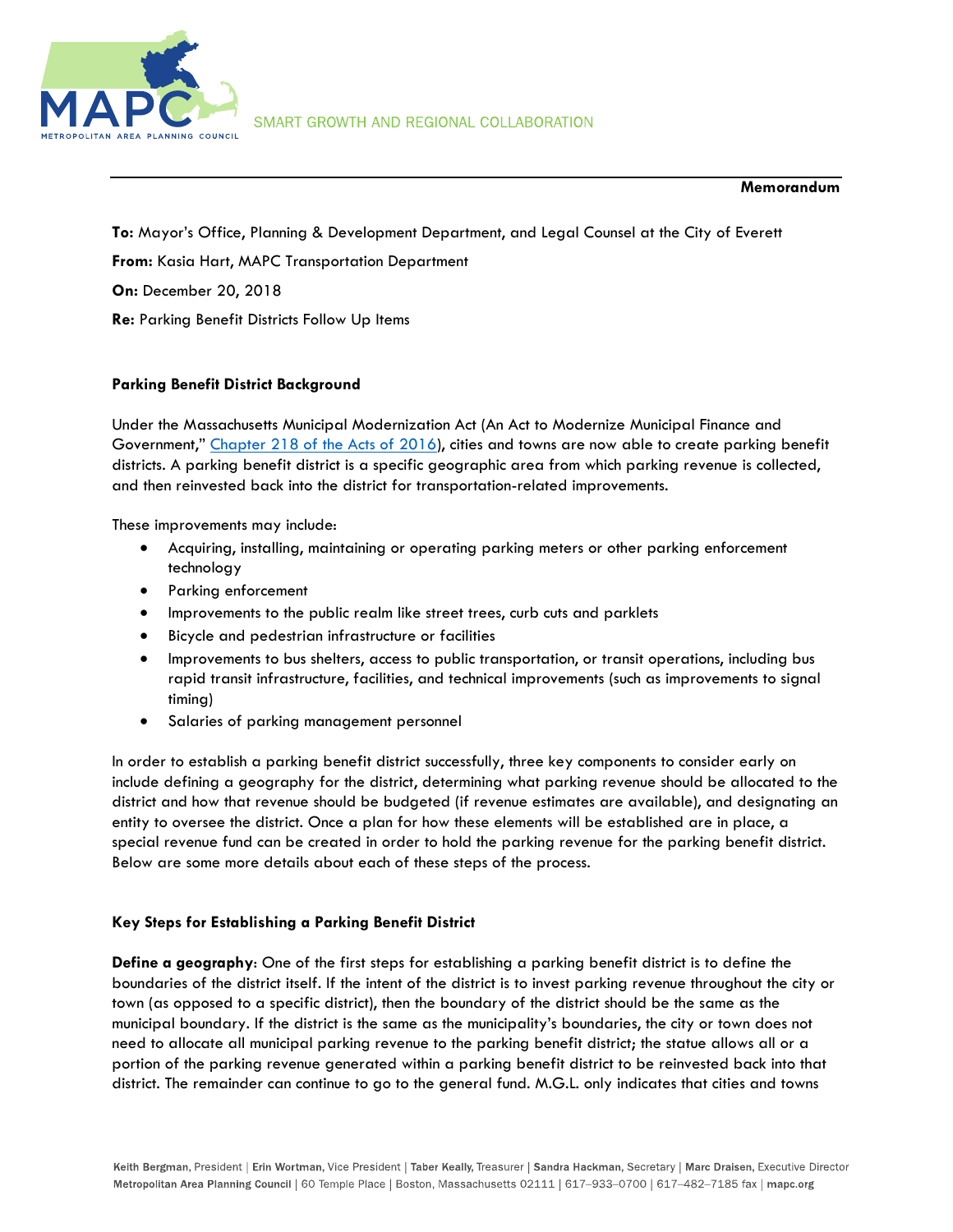

## SMART GROWTH AND REGIONAL COLLABORATION

may establish parking benefit districts, but not indicate the process by which they need to do so, so the official designation of the geography should be at the determination of the municipality.

Determine parking revenue source and develop a preliminary budget: Determining what parking revenue will be allocated to the parking benefit district is another key first step, particularly if the geography of the district is the same as the municipal boundary and the amount of parking revenue that could potentially be included in the parking benefit district is substantial. Utilizing new parking revenue (i.e. revenue that was not previously allocated to the general fund) can help ensure funding for other municipal programs are not impacted by the creation of a parking benefit district.

Once the source of the parking revenue is determined, it is valuable, but not essential, to estimate the amount of revenue to be allocated to the parking benefit district and then to develop a budget for how the funds will be spent within the district. Given that there is some variability in revenue, it is worthwhile to consider what investments are priorities, in case revenue is lower than anticipated. Creating a budget could be one of the first tasks for the entity designated to oversee the parking benefit district (see below).

Designate an entity to oversee the PBD: According to the parking benefit district enabling statute, "a parking benefit district may be managed by a body designated by the municipality, including, but not limited to, a business improvement district or main streets organization." Though not required, it is highly recommended there be an entity in place that is tasked with monitoring parking benefit district revenue, developing an annual budget, and performing other oversight tasks. This can be an existing body (such as an existing board or commission), or a new entity created by the municipality. Given the financial implications of a parking benefit district, having representation on this oversight body from the local finance department, finance committee, or other related group is recommended. For an example of a newly created parking benefit district oversight body composed of a range of stakeholders, please see the Town of Arlington's Parking Implementation and Governance Committee.

Establish a special revenue fund: Once the basic framework of a parking benefit district is developed, a special revenue fund should be established in order to hold the parking benefit district revenue. As this process generally has to come before City Council, it is recommended to have a proposal for a parking benefit district prepared in conjunction with the request to establish the special revenue fund. This proposal could include an outline of the three elements described above, although the actual budget could be established after the special revenue fund is created, but it is helpful to at least have a ballpark estimate of the total annual revenue that will be allocated to the fund.

For further questions, please contact Kasia Hart in the MAPC Transportation Department at khart@mapc.org or 617-933-0745.